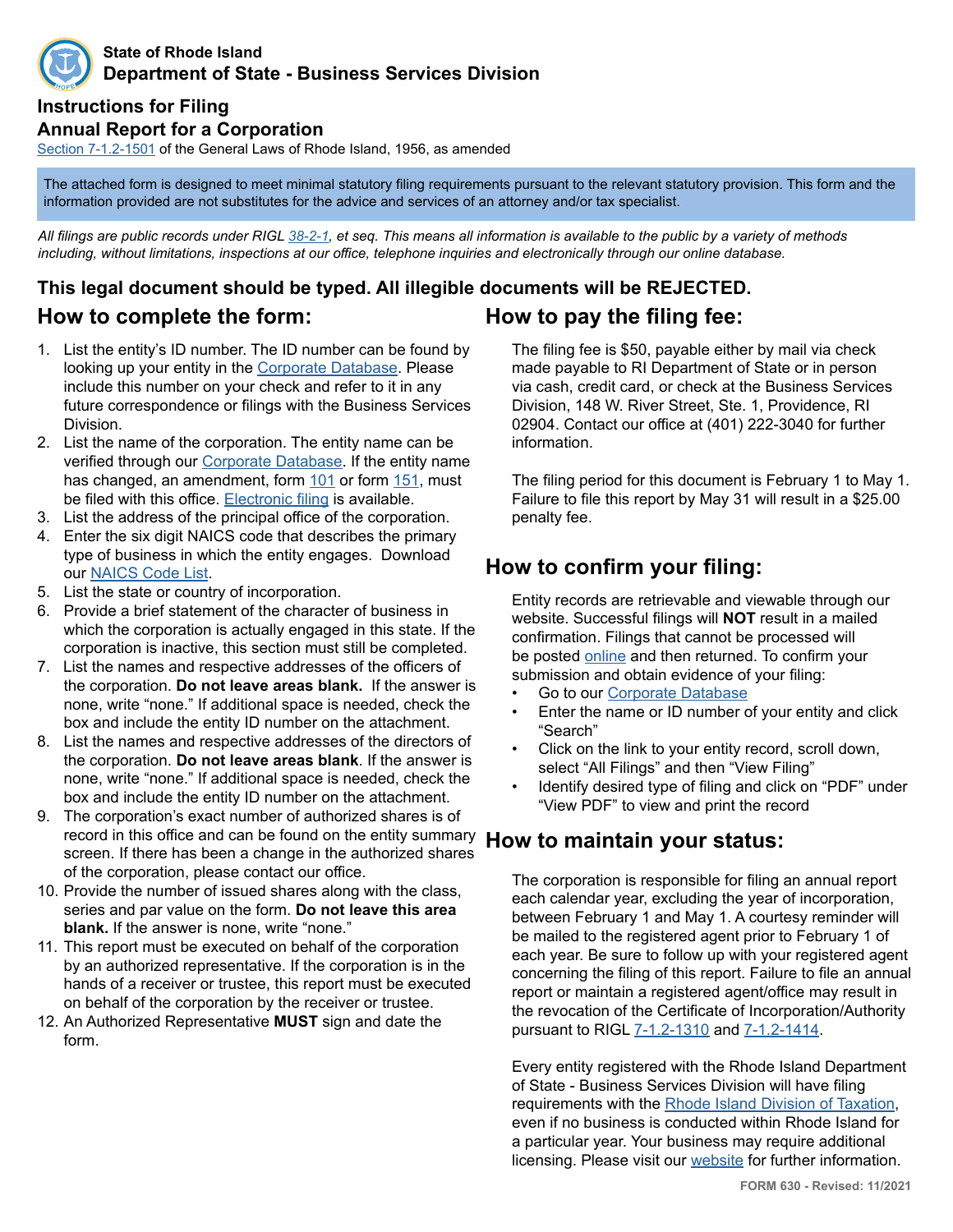

### **Annual Report for the year: Corporation**

- $\rightarrow$  Filing period: February 1 May 1
- $\rightarrow$  Filing Fee: \$50.00
- $\rightarrow$  Penalty: Additional \$25.00 fee if form is not filed by May 31.

| 1. Entity ID Number                                                                                                                                                                                     |                       | 2. Exact name of the Corporation |                                                                             |                       |              |                                                   |  |
|---------------------------------------------------------------------------------------------------------------------------------------------------------------------------------------------------------|-----------------------|----------------------------------|-----------------------------------------------------------------------------|-----------------------|--------------|---------------------------------------------------|--|
| 3. Principal Office Address                                                                                                                                                                             |                       |                                  | City                                                                        |                       | <b>State</b> | Zip                                               |  |
| 4. NAICS Code                                                                                                                                                                                           |                       |                                  | 6. Brief description of the character of business conducted in Rhode Island |                       |              |                                                   |  |
| 5. State of Incorporation                                                                                                                                                                               |                       |                                  |                                                                             |                       |              |                                                   |  |
| 7. List ALL officers (names and addresses)                                                                                                                                                              |                       |                                  |                                                                             |                       |              | Check the box to indicate an attachment $\Box$    |  |
| <b>President Name</b>                                                                                                                                                                                   |                       |                                  |                                                                             | Vice-President Name   |              |                                                   |  |
| <b>Street Address</b>                                                                                                                                                                                   |                       |                                  |                                                                             | <b>Street Address</b> |              |                                                   |  |
|                                                                                                                                                                                                         |                       |                                  |                                                                             |                       |              |                                                   |  |
| City                                                                                                                                                                                                    | <b>State</b>          | Zip                              | City                                                                        |                       | <b>State</b> | Zip                                               |  |
| <b>Secretary Name</b>                                                                                                                                                                                   |                       |                                  |                                                                             | <b>Treasurer Name</b> |              |                                                   |  |
| <b>Street Address</b>                                                                                                                                                                                   |                       |                                  | <b>Street Address</b>                                                       |                       |              |                                                   |  |
| City                                                                                                                                                                                                    | State                 | Zip                              | City                                                                        |                       | State        | Zip                                               |  |
| 8. List ALL directors (names and addresses)                                                                                                                                                             |                       |                                  |                                                                             |                       |              | Check the box to indicate an attachment $\square$ |  |
| <b>Director Name</b>                                                                                                                                                                                    |                       |                                  | <b>Director Name</b>                                                        |                       |              |                                                   |  |
| <b>Street Address</b>                                                                                                                                                                                   | <b>Street Address</b> |                                  |                                                                             |                       |              |                                                   |  |
| City                                                                                                                                                                                                    | <b>State</b>          | Zip                              | City                                                                        |                       | <b>State</b> | Zip                                               |  |
| <b>Director Name</b>                                                                                                                                                                                    |                       |                                  | Director Name                                                               |                       |              |                                                   |  |
| <b>Street Address</b>                                                                                                                                                                                   |                       |                                  | <b>Street Address</b>                                                       |                       |              |                                                   |  |
| City                                                                                                                                                                                                    | <b>State</b>          | Zip                              | City                                                                        |                       | <b>State</b> | Zip                                               |  |
| 9. Shares Authorized                                                                                                                                                                                    |                       | 10. Shares Issued                |                                                                             |                       |              | Check the box to indicate an attachment $\Box$    |  |
| This information is currently of record in the                                                                                                                                                          |                       |                                  | <b>NUMBER OF SHARES</b>                                                     | <b>CLASS/SERIES</b>   |              | PAR VALUE                                         |  |
| Department of State.                                                                                                                                                                                    |                       |                                  |                                                                             |                       |              |                                                   |  |
| Changes require an additional filing.                                                                                                                                                                   |                       |                                  |                                                                             |                       |              |                                                   |  |
| 11. This report must be executed on behalf of the corporation by an authorized representative. If the corporation is in the hands of a receiver or                                                      |                       |                                  |                                                                             |                       |              |                                                   |  |
| trustee, this report must be executed on behalf of the corporation by the receiver or trustee.                                                                                                          |                       |                                  |                                                                             |                       |              |                                                   |  |
| Under penalty of perjury, I declare and affirm that I have examined this report, including any accompanying schedules and<br>statements, and that all statements contained herein are true and correct. |                       |                                  |                                                                             |                       |              |                                                   |  |
| Name of Authorized Representative                                                                                                                                                                       |                       |                                  |                                                                             | Date                  |              |                                                   |  |
|                                                                                                                                                                                                         |                       |                                  |                                                                             |                       |              |                                                   |  |
| Signature of Authorized Representative                                                                                                                                                                  |                       |                                  |                                                                             |                       |              |                                                   |  |
|                                                                                                                                                                                                         |                       |                                  |                                                                             |                       |              |                                                   |  |